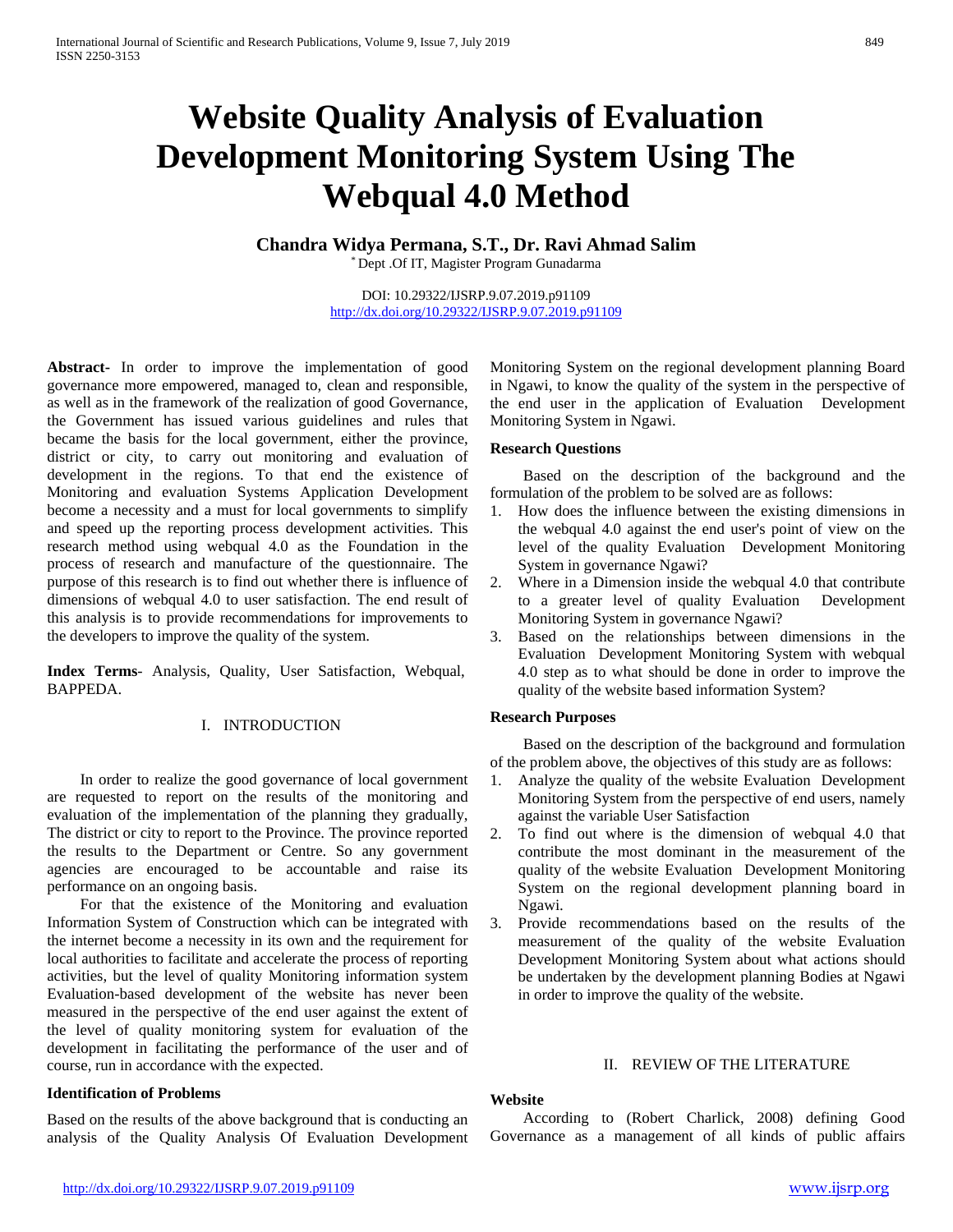International Journal of Scientific and Research Publications, Volume 9, Issue 7, July 2019 850 ISSN 2250-3153

effectively through regulation and good policies in order to promote civic values.

# **Badan Perencanaan Pembangunan Daerah (BAPPEDA)**

Bappeda agencies planning and regional development that was created in 1980 through a Presidential Decree No. 27-year 1980. Bappeda has a body or auth arrangement and structure of the Organization in it. Bappeda also have duties and functions in the planning process, including the process technocratic, participatory, process top-down and bottom-up. In the tasks and functions of the planning stages, bappeda has a role as the compiler of the plan, control and implementation plans. After passing the bappeda planning phase served in the preparation of RPJMD, RPJPD, and RKPD.

#### **Monitoring and Evaluation**

Monitoring and evaluation is a way in identifying, gather the facts, analyze and interpret data, as well as presenting information for making decisions for the direction.

#### **The Analysis**

According to (Komaruddin, 2001) The analysis is activities thought to outline a whole stepped components so that it can recognize the signs of the components, his relationship with each other and their respective functions in one integrated whole.

#### **The Quality**

According to (Goeth and Davis, 2012) stated that quality is a dynamic conditions that relate to the product, services, human, process, and the environment that meets or exceeds expectations.

#### **Webqual 4.0**

Webqual is method of quality measurement techniques or website based on the perception of the end user. This method is the development of the widely used previous Servqual in the measurement of quality of service. Webqual compiled based on research on three areas (dimension) the quality that is as follows:

• The dimensions of the *usability quality*

Usability quality is attribute of the qualities that describe or measure how easy the use of an interface (*interface*). The word of "*Usability*" also refers to a method for improving ease of usage during the design process.

# • The dimensions of *information quality*

The quality of the Information depends on three things namely: information should be accurate, timely, and relevant.

# • The dimensions of *interaction quality*

The quality of interaction is the extent to which the system can interact with the user, organizations or other users, in order to make the relationship against the system can run continuously.

Outline of research Webqual 4.0 can illustrate like a following image 1:





The questionnaire is a way of collecting data by spreading a list of questions to respondents, with the hope that they will provide a response to the question list.

#### **The Hypothesis**

According to (Saefuddin, 2009), a hypothesis is a tentative statement regarding the parameters of random variables. The word hypothesis comes from the two words combined, that is *hipo* meaning hidden, and *theses* that means the statement. According to the hypothesis of the origin of the saying means statement regarding something that is hidden, something not known the truth for sure.

# **Test Validity**

According to (Azwar in Zulkifli, 2009), the validity of the word *validity* that means the extent to which the precision and accuracy of a measuring instrument (test) in performing the functions of size. A test is said to have high validity when the tool is run a measuring function appropriately or provide the appropriate measurement results with the intention of doing the measurement.

#### **Test Reliability**

According to (Zulkifli, 2009), reabilitas comes from the word *reliability* means the degree to which the results of a measurement can be trusted. A reliable measurement results when in recent times the execution of measurements of the same realtif, for the aspects measured within the subject indeed has not changed. According to (Nur in Zulkifli, 2009), stated that the reliability measure concerning how far the score deviation of the individual, or z-score, relatively consistent when done repetition administering tests with the same or equivalent test.

# **Test Assumptions**

According to (Irwan and Siti, 2015), good regression model must satisfy the classical assumptions. The fulfillment of the classical assumption intended to manufacture the model regression did not find statistical issues.

## **Multiple Linear Regression**

Regression analysis is one of the statistical data analysis techniques that are often used to examine the relationship between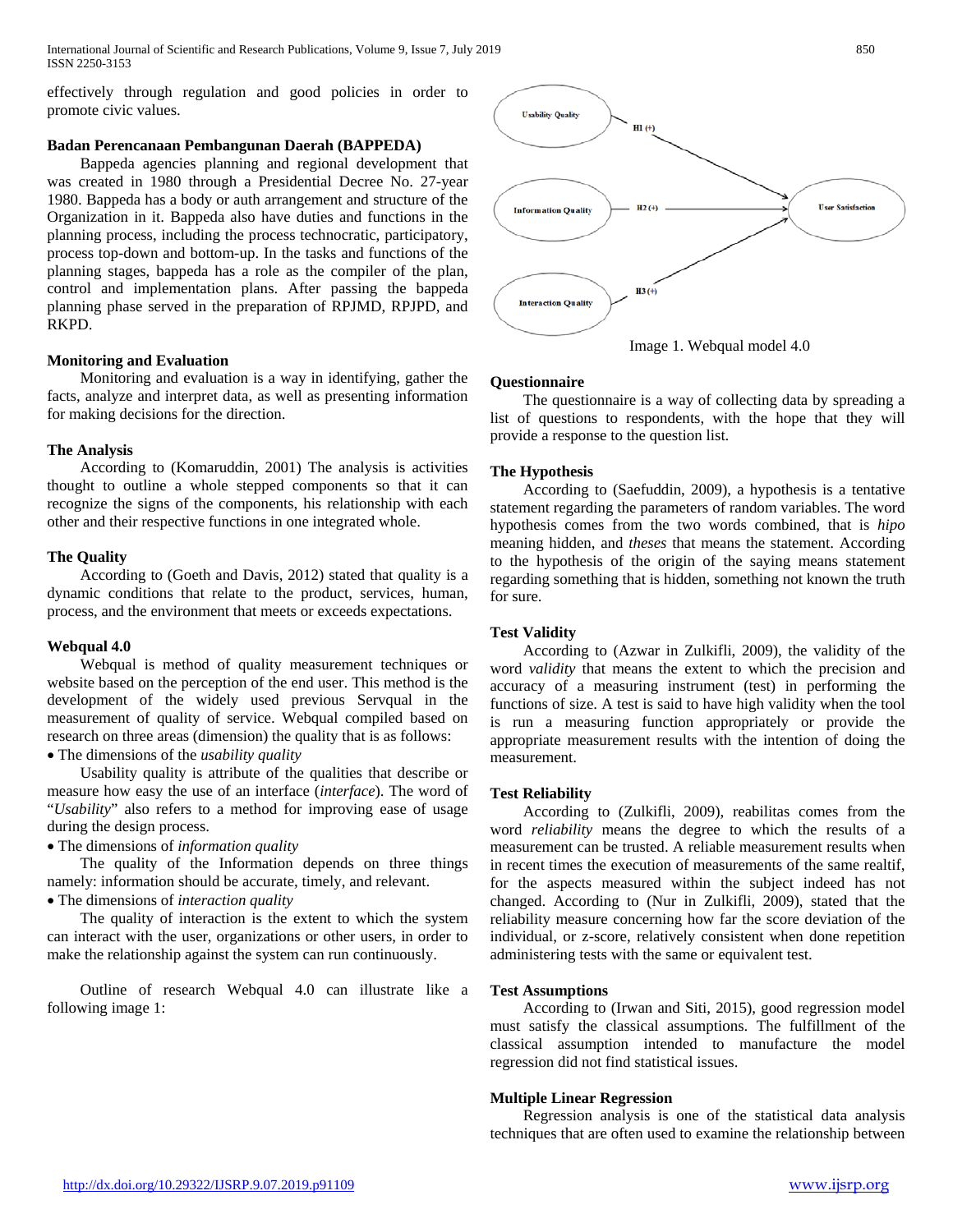International Journal of Scientific and Research Publications, Volume 9, Issue 7, July 2019 851 ISSN 2250-3153

several variables and predict a variable (Kutner, Nachtsheim and Neter, 2004).

#### III. RESEARCH METHODOLOGY

Research methodology is a series of research activities are based on the basic assumptions, philosophical views and geological, questions and issues facing (Nana Syaodih Sukmadinata, 2011)*.* Based on the purpose of the study is to measure the quality of the Monitoring system of evaluation of development who are in BAPPEDA Ngawi, then using a qualitative research approach.

The qualitative approach is the process by which research and understanding based on methodologies that investigating a phenomenon of social and human issues. On this approach, researchers will create a complex picture, researching the words, a detailed report from the point of view of the respondents and do a study on the actual situation. The following is a stage in the research such as the Image 2 below:



Image 2. Stage Analysis Research

#### **The Stage of Data Collection**

On this research includes several stages in data collection that is looking for samples, types and sources of data that will be used. A quantity of the sample used is user website Monitoring system of evaluation of development who are in BAPPEDA Ngawi as much as 100 respondents.

#### **Types and sources of Data**

Using this type of data collection and data source consists of primary data, that is data obtained directly from respondents through questionnaires distributed.

Research includes several variables variables that will be measured using the webqual 4.0 method. Research variables include the independent variables (free variable) and the dependent variable (the variable related).

#### **Identification of Variables**

Variable based on three dimensions on Webqual 4.0, will then be used as a free variable. These include a three dimensional: *Usability Qualitiy* as variables X1, *Information Qualiy* as variables X2, *Interaction Quality* as variables X3. For variables bound (Y) used *User Satisfaction*.

The relationship between variables with item statement can be seen on Operational Variables such as following table 1:

#### Tabel 1. Oprasional Variable

| Varable             | Indicator                               |  |  |
|---------------------|-----------------------------------------|--|--|
| (Usability Quality) | Easy to learn $(X1.1)$                  |  |  |
| (X1)                | Easy to understand $(X1.2)$             |  |  |
|                     | Easy traceability $(X1.3)$<br>3)        |  |  |
|                     | Easy to use $(X1.4)$<br>4)              |  |  |
|                     | An interesting look $(X1.5)$            |  |  |
|                     | Web design in accordance $(X1.6)$<br>6) |  |  |
|                     | Easily search for information $(X1.7)$  |  |  |

| Varable                               | Indicator                               |  |  |
|---------------------------------------|-----------------------------------------|--|--|
| ( <i>Information</i>                  | Accurate information $(X2.1)$           |  |  |
| $\langle \text{Quality} \rangle$ (X2) | Reliable information (X2.2)             |  |  |
|                                       | Timely information $(X2.3)$<br>3)       |  |  |
|                                       | Relevant information (X2.4)<br>4)       |  |  |
|                                       | Easy to understand information<br>5)    |  |  |
|                                       | (X2.5)                                  |  |  |
|                                       | Complete and detailed information<br>6) |  |  |
|                                       | (X2.6)                                  |  |  |
|                                       | Propotional information $(X2.7)$        |  |  |

| Varable                | Indicator                                   |  |  |  |
|------------------------|---------------------------------------------|--|--|--|
| ( <i>Interaction</i> ) | A good reputation $(X3.1)$<br>1)            |  |  |  |
| $Quality)$ (X3)        | Website security when downloading<br>2)     |  |  |  |
|                        | (X3.2)                                      |  |  |  |
|                        | The provision of space for member<br>3)     |  |  |  |
|                        | (X3.3)                                      |  |  |  |
|                        | Maintaining the security of user data<br>4) |  |  |  |
|                        | (X3.4)                                      |  |  |  |
|                        | Provision of discussion between<br>5)       |  |  |  |
|                        | member $(X3.5)$                             |  |  |  |
|                        | Appropriate information needs of<br>6)      |  |  |  |
|                        | users $(X3.6)$                              |  |  |  |
|                        |                                             |  |  |  |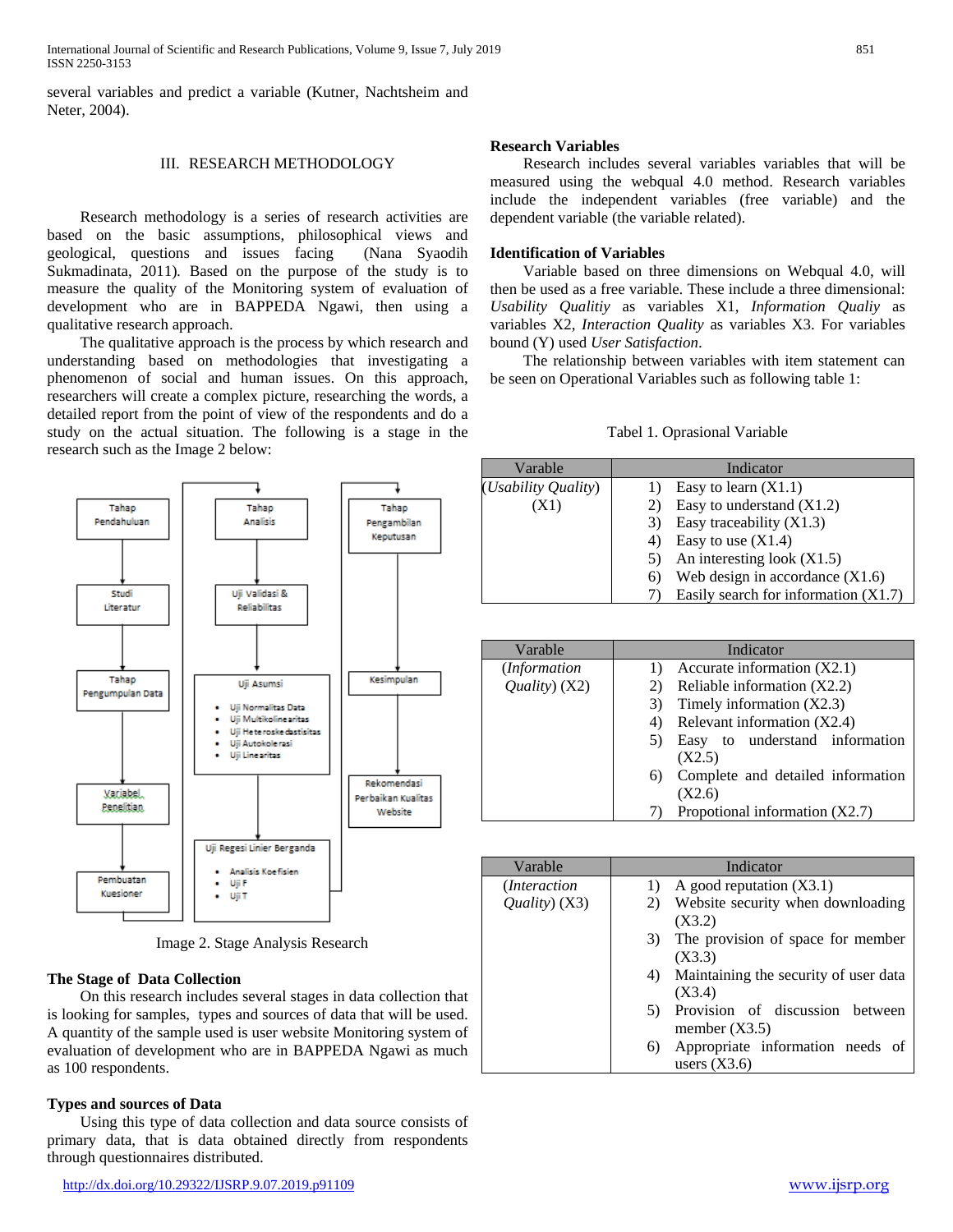#### Tabel 1. Oprasional Variable

| Varable                      | Indicator                                                                         |  |  |  |
|------------------------------|-----------------------------------------------------------------------------------|--|--|--|
| ( <i>User Satisfaction</i> ) | Taste like the look of the website<br>$\bf{D}$                                    |  |  |  |
| (Y)                          | (Y1.1)                                                                            |  |  |  |
|                              | The fun interact $(Y1.2)$<br>2)                                                   |  |  |  |
|                              | Fast website access (Y1.3)<br>3)                                                  |  |  |  |
|                              | The website can be accessed by<br>4)<br>either with gadgets ( <i>smartphone</i> , |  |  |  |
|                              |                                                                                   |  |  |  |
|                              | etc.) $(Y1.4)$                                                                    |  |  |  |
|                              | Website accessed<br>properly<br>5)<br>in                                          |  |  |  |
|                              | browser (chrome, opera, mozila,                                                   |  |  |  |
|                              | <i>internet exploler</i> ) (Y1.5)                                                 |  |  |  |
|                              | The website can be used<br>6)<br><b>as</b>                                        |  |  |  |
|                              | examples for other websites $(Y1.6)$                                              |  |  |  |

# **Data Collection**

This research data obtained by the method of interview with the parties concerned as well as the dissemination of the questionnaire to respondents. Things that includes a questionnaire is about the name and the position of the respondent, *usability quality, information quality, interaction quality, dan user satisfaction*.

Dissemination of the questionnaire done by disseminating a questionnaire in the form of form directly to respondents. Respondents were asked to agree or not to agree to the proposed statement of researchers on the basis of the perception of each respondent.

## **Data Analysis**

Data is already collected on research evaluation monitoring system analysis of construction on BAPPEDA in Ngawi pass some test data analysis include test validation and reliability, test assumptions, as well as multiple linear regesi test.

## IV. RESULT AND DISCUSSION

Results and discussion consisted of an overview of the respondents, the quality of a website, test validity and reliability, test assumptions, multiple linear regression analysis, the influence of website quality against user Satisfaction to Evaluation Monitoring system development located in BAPPEDA Ngawi.

## **An Overview of The Website of SMEP**

This application serves to ease in presenting a very informative analysis for stakeholders. Generally an early appearance on the Development evaluation of the Monitoring system are in BAPPEDA Ngawi can be seen in Image 3 below:



## Image 3. The Home Page Of The Application. Source: Ngawikab.esmep (2017)

#### **Test of Validity**

Test the validity of using the r value table with 0.05 significance. The r value for tables with  $n = 100$  then can r table of 0.1946, so if the correlation value is more than the value of r table then the item is considered valid, whereas if is less than the prescribed limits then the item is considered not valid.

|  | Table 2. Validity Of The Test Results Table |  |  |  |  |
|--|---------------------------------------------|--|--|--|--|
|--|---------------------------------------------|--|--|--|--|

| No item    | Rcount | Rtable | Description |
|------------|--------|--------|-------------|
| X1.1       | 0,571  | 0,1946 | Valid       |
| X1.2       | 0,547  | 0,1946 | Valid       |
| X1.3       | 0,425  | 0,1946 | Valid       |
| X1.4       | 0,449  | 0,1946 | Valid       |
| X1.5       | 0,550  | 0,1946 | Valid       |
| X1.6       | 0,404  | 0,1946 | Valid       |
| X1.7       | 0,616  | 0,1946 | Valid       |
| X2.1       | 0,621  | 0,1946 | Valid       |
| X2.2       | 0,487  | 0,1946 | Valid       |
| X2.3       | 0,651  | 0,1946 | Valid       |
| X2.4       | 0,392  | 0,1946 | Valid       |
| X2.5       | 0,479  | 0,1946 | Valid       |
| X2.6       | 0,530  | 0,1946 | Valid       |
| X2.7       | 0,628  | 0,1946 | Valid       |
| X3.1       | 0,575  | 0,1946 | Valid       |
| X3.2       | 0,596  | 0,1946 | Valid       |
| X3.3       | 0,604  | 0,1946 | Valid       |
| X3.4       | 0,554  | 0,1946 | Valid       |
| X3.5       | 0,261  | 0,1946 | Valid       |
| X3.6       | 0,395  | 0,1946 | Valid       |
| Y1.1       | 0,439  | 0,1946 | Valid       |
| Y1.2       | 0,592  | 0,1946 | Valid       |
| Y1.3       | 0,691  | 0,1946 | Valid       |
| Y1.4       | 0,724  | 0,1946 | Valid       |
| $\rm Y1.5$ | 0,526  | 0,1946 | Valid       |
| Y1.6       | 0,629  | 0,1946 | Valid       |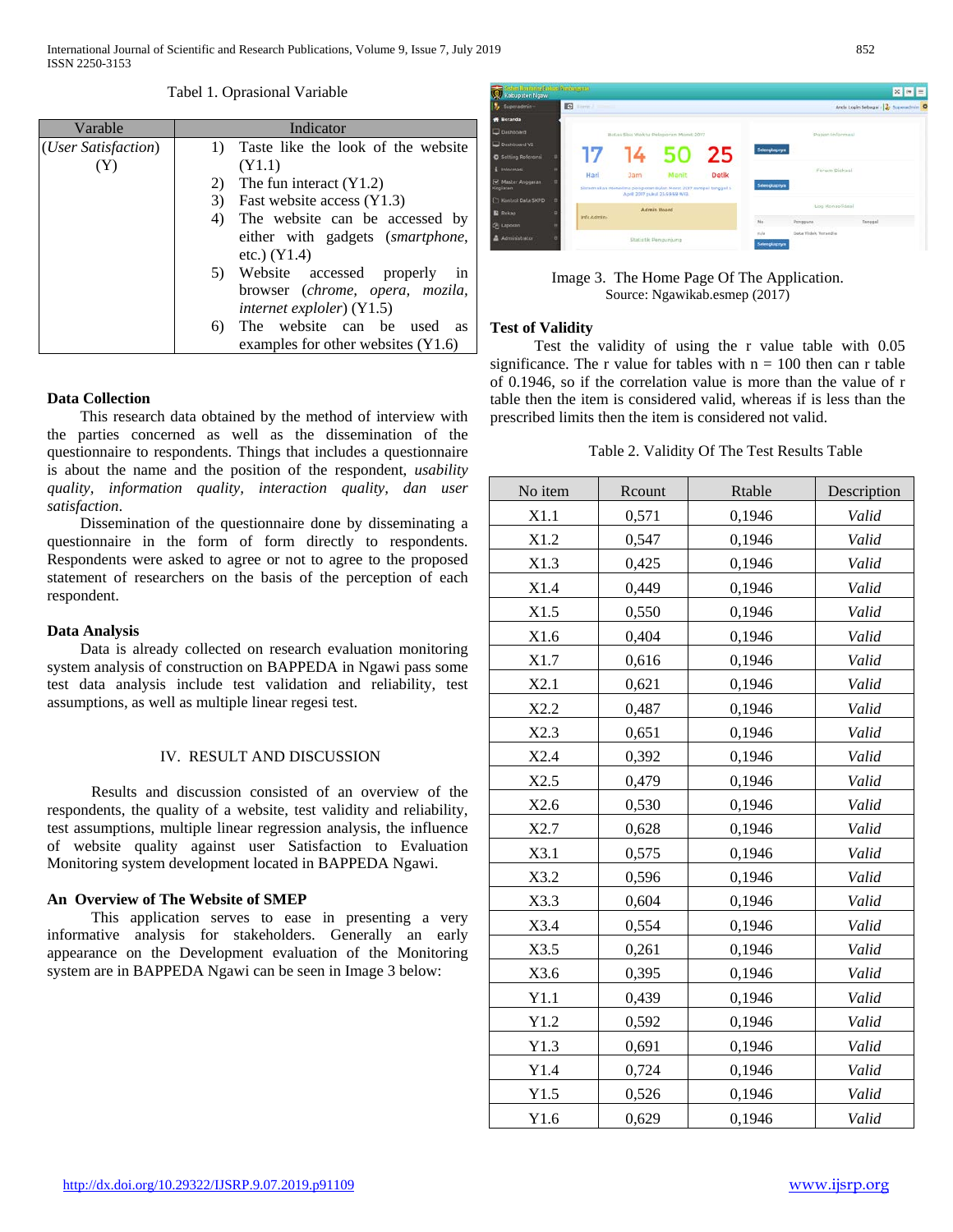## **Test of Reliability**

Reliability test is useful to establish whether the instrument in this questionnaire may be used more than once, at least not by the same respondents would produce consistent data. In other words, the instrument reliability characterise the degree of consistency, by using the method *cronbach's alpha* referring to the Alpha value.

Basically taking his decision is if the alpha value of lebh on r table, where r tabel that refers to the value of 100 to the respondents in 0.1946 significance 5% table r statistic to test the 2 sides then the items now used revealed reliable or consistent.

| No | Variable                 | Alpha<br>Cronbach's | Description            |
|----|--------------------------|---------------------|------------------------|
|    |                          | Value               |                        |
|    | <b>Usability Quality</b> | 0,499 >             |                        |
|    | (X1)                     | 0,1946              | Reliability/Consistent |
|    | Information              | 0,591 >             |                        |
| 2  | Quality $(X2)$           | 0,1946              | Reliability/Consistent |
|    | Interaction              | 0,383 >             |                        |
| 3  | Quality $(X3)$           | 0,1946              | Reliability/Consistent |
|    | <b>User Satisfaction</b> | 0,654 >             |                        |
|    |                          | 0,1946              | Reliability/Consistent |

Table 3. Reliability Test Results Summary

# **A Classic Assumption Test**

The purpose of testing the assumptions is to provide assurance that the regression obtained has precision in estimation, unbiased and consistent. A classic assumption test needed to determine whether the results of the estimation of the regression is performed completely free of symptoms of heteroskedastisitas, symptoms of multicollinearity, and symptoms of autocorrelation.

# **Test of Normality**

Test of normality aims to test whether the research data that belong to a normal distribution or not. Test the normalization of the data is performed using the method of graph, of the graph can be seen spread data on the source of the diagonal on a normal graph *P – P Plot of regression standarized residual*.



Image 4. Test for normality *Normal Graph P-P polt*

From the graph it is known that the points spread around the line and follow the direction of a diagonal line, It can therefore be inferred that the distributed data with regression model has been normal and meet the assumptions of normality.

# **Test of Multicollinearity**

Multikolinieritas test aimed at testing whether the regression models found of the existence of the correlation or relationship between free variables (the independent). A regression model which should not happen good correlation between free variables (not the case multikolinieritas).

From table 4 below, be aware that the value of the Tolerance of a third independent variable is greater than 0.10 and VIF (*Variance Inflation Factor*) of the three variables is less than 10.00 then it can be inferred that the problem does not occur on regression model of multicollinearity.

|  | Table 4. Test Summary Multikolinieritas. |  |
|--|------------------------------------------|--|
|  |                                          |  |

| Variable                 | <b>Tolerance</b> | <b>VIF</b> | Description       |
|--------------------------|------------------|------------|-------------------|
| <b>Usability Quality</b> | 0,557 >          | 1,796 <    | Not the case      |
| (X1)                     | 0,10             | 10,00      | Multikolinieritas |
| Information              | 0,554 >          | 1,839 <    | Not the case      |
| Quality $(X2)$           | 0,10             | 10,00      | Multikolinieritas |
| Interaction              | 0,869 >          | 1,151 <    | Not the case      |
| Ouality $(X3)$           | 0.10             | 10.00      | Multikolinieritas |

# **Test of Heteroskedastisitas**

Test study on heteroskedastisitas using the correlation coefficient test *Glejser Test*. Test method *Glejser Test* that is absolute value regression residual against independent variable.

Table 5. Summary Of Test Result Heteroskedastitas Glejer Test

| Variable                      | The Value<br>Significance | Description         |  |
|-------------------------------|---------------------------|---------------------|--|
| <b>Usability Quality (X1)</b> | 0,166 > 0,05              | Not the case        |  |
|                               |                           | Heteroskedastisitas |  |
| <b>Information Quality</b>    |                           | Not the case        |  |
| (X2)                          | 0,315 > 0,05              | Heteroskedastisitas |  |
| <b>Interaction Quality</b>    |                           | Not the case        |  |
|                               | 0,229 > 0,05              | Heteroskedastisitas |  |

Because there is no variable that the value of their significance below 0.05 or smaller then it can be inferred that in the regression model does not happen Heteroskedastisitas issue.

## **Test of Autocorrelation**

Autocorrelation test aimed at testing whether in linear regression models there is a correlation between the error of a bully in the period t-1 (previous). To detect whether there is autocorrelation is generally done using test Durbin-Watson (Dw test).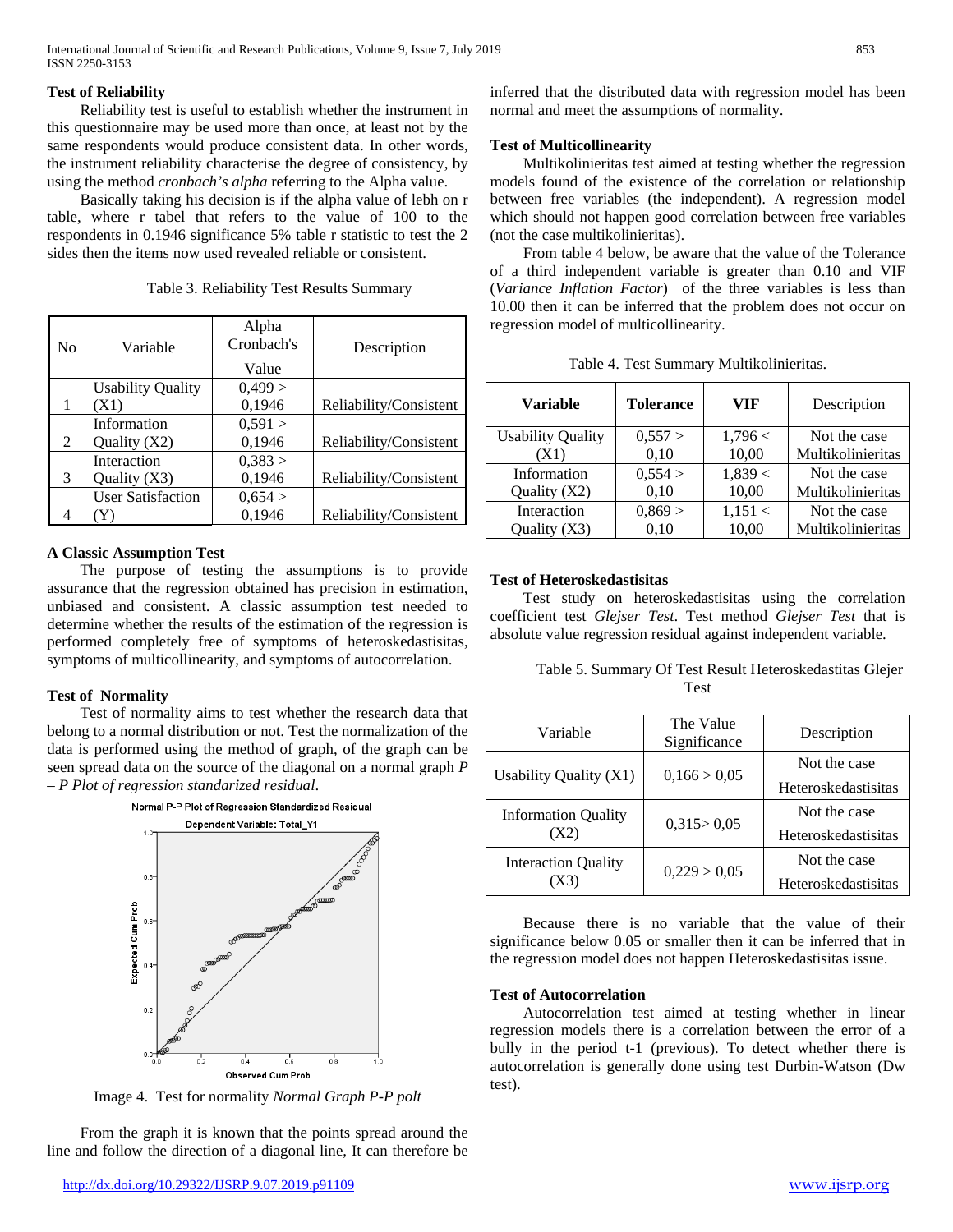

Image 5. Area determination test H<sub>0</sub> in *Durbin-Watson* 

Be aware that the value of the Durbin-Watson of 1.789 lies in the area of  $dU < DW < 4$ -dU (1,7364< 1,789 < 2,2636) then it can be inferred that it is not the case the regression model on the autocorrelation

#### **Test of Linearity**

.

In general test linieritas aims to find out whether two variables have a linear relationship significantly or not. Good data is supposed to be there is a linear relationship between the variables (X) and variable (Y).

Table 6. Summary Of Test Result Linearity

|                               | <b>Based On The</b> |               |
|-------------------------------|---------------------|---------------|
| <b>Relationship Variables</b> | Value Of Sig.       | Description   |
|                               |                     | Linear        |
| $Y * X1$                      | 0,193 > 0,05        | significantly |
|                               |                     | Linear        |
| $Y * X2$                      | 0,209 > 0,05        | significantly |
|                               |                     | Linear        |
| Y * X3                        | 0,116 > 0,05        | significantly |

# **Multiple Linear Regression Test**

Linear regression analysis is one way or technique to find relationships between variables with other variables that are declared in the form of mathematical equations in a functional relationship.

| Variable                   | Koefisiensi<br>Regression | T count | Significance |
|----------------------------|---------------------------|---------|--------------|
| Constants                  | 1,626                     | 0,673   | 0,503        |
| Usability Quality (X1)     | 0,470                     | 4,292   | 0,000        |
| Information Quality (X2)   | 0,371                     | 3,670   | 0,000        |
| Interaction Quality (X3)   | 0,108                     | 0,989   | 0,325        |
| F calculate $=$ 34,736 and |                           |         |              |
| $R^2 = 0,520$              |                           |         |              |

Table 7. Summary Table Of Regression.

#### **The Regression Coefficients are Jointly Testing (Test F)**

Obtained for F table of 3.09 then F count  $(34.736)$  > F table  $(3.09)$  such that H<sub>0</sub> is rejected. So in conclusion, namely Usability Quality, Information Quality, and Quality Interaction together effect on User Satisfaction.

<http://dx.doi.org/10.29322/IJSRP.9.07.2019.p91109> [www.ijsrp.org](http://ijsrp.org/)

Further testing of the influence of the independent variable are examined against partially variable following the procedure of dependendan done.

Table 8. T test table for 2 sides.

| Pr | 0.25    | 0.10    | 0.05    | 0.025   |
|----|---------|---------|---------|---------|
| df | 0.50    | 0.20    | 0.10    | 0.050   |
| 81 | 0.67753 | 1.29209 | 1.66388 | 1.98969 |
| 82 | 0.67749 | 1.29196 | 1.66365 | 1.98932 |
| 83 | 0.67746 | 1 29183 | 1.66342 | 1.98896 |
| 84 | 067742  | 1.29171 | 1.66320 | 1.98861 |
| 85 | 0.67739 | 1.29159 | 1.66298 | 1.98827 |
| 86 | 067735  | 1 29147 | 166277  | 198793  |
| 87 | 0.67732 | 1.29136 | 1.66256 | 1.98761 |
| 88 | 0.67729 | 1.29125 | 1.66235 | 1.98729 |
| 89 | 0.67726 | 1.29114 | 1.66216 | 1.98698 |
| 90 | 0.67723 | 1.29103 | 1.66196 | 1.98667 |
| 91 | 0.67720 | 1.29092 | 1.66177 | 1.98638 |
| 92 | 0.67717 | 1 29082 | 166159  | 1.98609 |
| 93 | 0.67714 | 1.29072 | 1.66140 | 1.98580 |
| 94 | 0.67711 | 1.29062 | 1.66123 | 1.98552 |
| 95 | 0.67708 | 1.29053 | 1.66105 | 1.98525 |
| 96 | 0.67705 | 1.29043 | 1.66088 | 1.98498 |

Determine t count and table t obtained t count was 4.292 (in table 7). t table (table 8) can be searched on the statistics table on the significance of  $0.05/2 = 0.025$  (test 2 sides) with df = n – k-1 or  $100-3-1 = 96$  (n is the number of respondents and k is the number of independent variables). The obtained t table of 1.984.

Testing b1 (*Usability Quality)* for taking the decision is t count  $\leq$  t table or –t count  $\geq$  -t table H<sub>0</sub> are received and t count  $>$ t table or  $-t$  count  $<$  -t table in conclusion  $H_0$  rejected. Note that t count (4.292) > t table (1.984) then  $H_0$  is rejected, the conclusion namely variables Usability Quality affects User Satisfaction.

Testing the b2 (Information Quality) for taking the decision is t count  $\lt$  t table or  $-t$  count  $\geq$  -t table so  $H_0$  is accepted and t count > t table or –t count < -t table then  $H_0$  is rejected. Note that t count  $(3,670) > t$  table  $(1,984)$  then H<sub>0</sub> is rejected, the conclusion that is the variable *Quality of Information* affects *User Satisfaction*.

Testing b<sub>3</sub> (*Interaction Quality*) for taking the decision is t count  $\leq$  t table or –t count  $\geq$  -t table so  $H_0$  accepted and t count  $>$  t table or  $-t$  count  $<$  -t table then  $H_0$  is rejected. Note that t count  $(0,989)$  < t table (1,984) then H<sub>0</sub> is accepted, the conclusion that is the variable *Interaction Quality* does not affect *User Satisfaction.*

#### **The Influence Of Usability Quality Against User Satisfaction**

Based on table 7 *Usability Quality* with the value of the coefficient of 0.470 positive and significant effect against *User Satisfaction*. This is evident from the value Tcount = 4,292 greater than the value of the Ttable = 1,989 or value sig =  $0,000$  the smaller of  $\alpha = 0.05$ , then it can be inferred that the existence of the influence *Usability Quality* against *User Satisfaction*.

## **The Influence Of** *Information Quality* **Against** *User Satisfaction*

Based on table 7 *Information Quality* with the value of the coefficient of 0,371 a positive and significant effect against *User Satisfaction*. This is evident from the value Tcount = 3,670 greater than the value of the Ttable = 1,989 or value sig =  $0,000$  the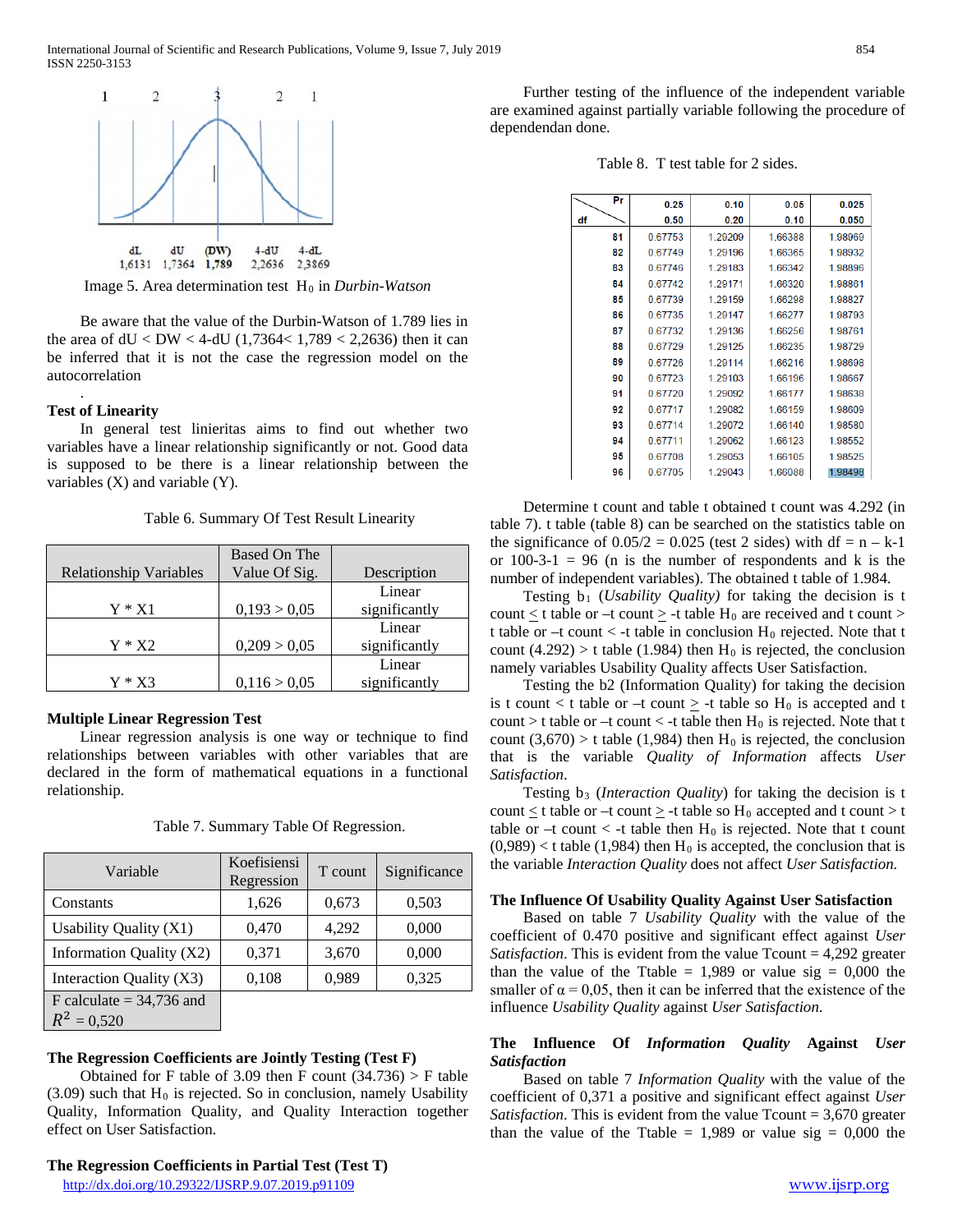smaller of  $\alpha = 0.05$ , then it can be inferred that the existence of the influence of *Information Quality* against *User Satisfaction*.

## **The Influence** *Interaction Quality* **Against** *User Satisfaction*

Based on table 7 *Interaction Quality* with the value of the coefficient of 0,108 a positive and significant effect against *User Satisfaction*. This is evident from the value Tcount = 0,989 the smaller of Ttable = 1,989 however, the value of  $sig = 0,325$  greater than  $\alpha = 0.05$ , then it can be inferred that the absence of influence of the *Interaction Quality* against *User Satisfaction*.

# **Recommendations on** *User Satisfaction*

From the results of the calculations have been done, retrieved Tcount value of each variable that is the variable *Usability Quality* in the amount of 4,292 , variable *Information Quality* in the amount of 3,670 and variable *Interaction Quality* in the amount of 0,989. The value of the Tcount variable *Usability Quality* and variable *Information Quality* larger than Ttable that means the existence of a positive and significant influence towards *User Satisfaction*. For that it needs the recommendation for improvement the quality of the website Evaluation Development Monitoring System that was in the BAPPEDA Ngawi on the variable *Usability Quality* and variable *Information Quality*.

# **Recommendations** *Usability Quality* **Against** *User Satisfaction*

Based on the results of the test are done to the variable *Usability Quality* that has significant influence on satisfaction of users on website Evaluation Development Monitoring System that was in the BAPPEDA Ngawi, with indicators that affect user satisfaction is expected to Developer *website* give the look of a website that is easy to understand in and understood by employees or staff that is in the scope of BAPPEDA Ngawi so simplify user understanding towards the function of the website Evaluation Development Monitoring System. To the Developer expected to pay attention to the colors, fonts, images and content in the website for future development so as to give ease to the user interact.

# **Recommendations** *Information Quality* **Against** *User Satisfaction*

Based on the results of a test against a variable *Information Quality* that has significant value effect on satisfaction of users on website Evaluation Development Monitoring System that was in the BAPPEDA Ngawi. Expected to website development Evaluation Development Monitoring System can provide the right information, clear, accurate and trustworthy.

# **The most influential dimension against Website Evaluation Development Monitoring System**

Of multiple linear regression test results generated variable value from quality research website Evaluation Development Monitoring System that was in the BAPPEDA Ngawi for variable Usability Quality greater than variable *Information Quality* and variable *Interaction Quality*, so *Usability Quality* has a greater influence, It can be seen from Tcount variable *Usability Quality* is 4.292 the value Tcount variable *Information Quality* is 3.670 and variable *Interaction Quality* is 0,989.

# V. CONCLUSIONS AND RECOMMENDATION

Based on the results of the research on the analysis of website quality Evaluation Development Monitoring System that was in the BAPPEDA Ngawi against user satisfaction then generate the following conclusions:

- a. Usability quality and information quality a positive and significant effect against user satisfaction.
- b. Dimensions on usability quality contribute to greater user satisfaction levels affect, due to the result of thitung on a variable usability quality of 4,292 compared to the value of thitung on the variable information quality and interaction quality.
- **c.** Dimensions on interaction quality is 0,989 that has no influence on the level of user satisfaction, due to the result of the value of the sig = 0,325 greater than  $\alpha$  = 0,05, then it can be inferred that the absence of influence Interaction Quality against User Satisfaction.

# **Recommendation**

Based on the research that has been done, then the author would like to propose some suggestions that could be a consideration and input the following:

- a. Website of Evaluation Development Monitoring System that was in the BAPPEDA Ngawi further improved in terms of quality of usability fixes like making the search content quality website to get better from now on. We recommend for further analysis comparing some website of Evaluation Development Monitoring System similar in different areas in order to know the advantages and disadvantages of each website.
- b. For further research in order to add new indicators and variables, as well as adding some grain questions.
- c. Data collection can be obtained from the other party's point of view like BAPPEDA Government officials in other Counties or Cities.

## REFERENCES

- [1] Goeth and Davis, 2012 in the journal Risti, Liza Navyca. Analisis Pengaruh Kualitas Layanan Website PT. Kereta Api Indonesia (PERSERO) Terhadap Kepuasan Pengguna Dengan Metode Webqual 4.0. Jurnal Sistem Informasi.
- [2] Irwan and Siti, 2015 in the journal Syaifullah and Oksa, Dicky Soemantri. Pengukuran Kualitas Website Menggunakan Metode Webqual 4.0. Jurnal Rekayasa dan Manajemen Sistem Informasi, 2016.
- [3] Kutner, Nachtsheim and Neter, 2004. Applied Linear Regression Models. 4th ed. New York: McGraw-Hill Companies, Inc.
- [4] Komaruddin, 2001 in the journal Junaidi, Achmad. Analisis Program Siaran Berita Berjaringan Di Program 1 RRI Samarinda Dalam Menyampaikan Berita Dari Kawasan Perbatasan. Jurnal Ilmu Komunikasi, 2015.
- [5] Robert Charlick, 2008 in the journal Yenny. Prinsip-Prinsip Good Governance Studi Tentang Penerapan Prinsip-Prinsip Good Governance Dalam Pelaksanaan Pelayanan Publik Di Kantor Camat Samarinda Utara Kota Samarinda. Jurnal Ilmu Administrasi Negara.
- [6] Saefuddin, 2009 in the journal Syaifullah and Oksa, Dicky Soemantri. Pengukuran Kualitas Website Menggunakan Metode Webqual 4.0. Jurnal Rekayasa dan Manajemen Sistem Informasi.
- [7] Zulkifli, 2009 in the journal Syaifullah and Oksa, Dicky Soemantri. Pengukuran Kualitas Website Menggunakan Metode Webqual 4.0. Jurnal Rekayasa dan Manajemen Sistem Informasi, 2016